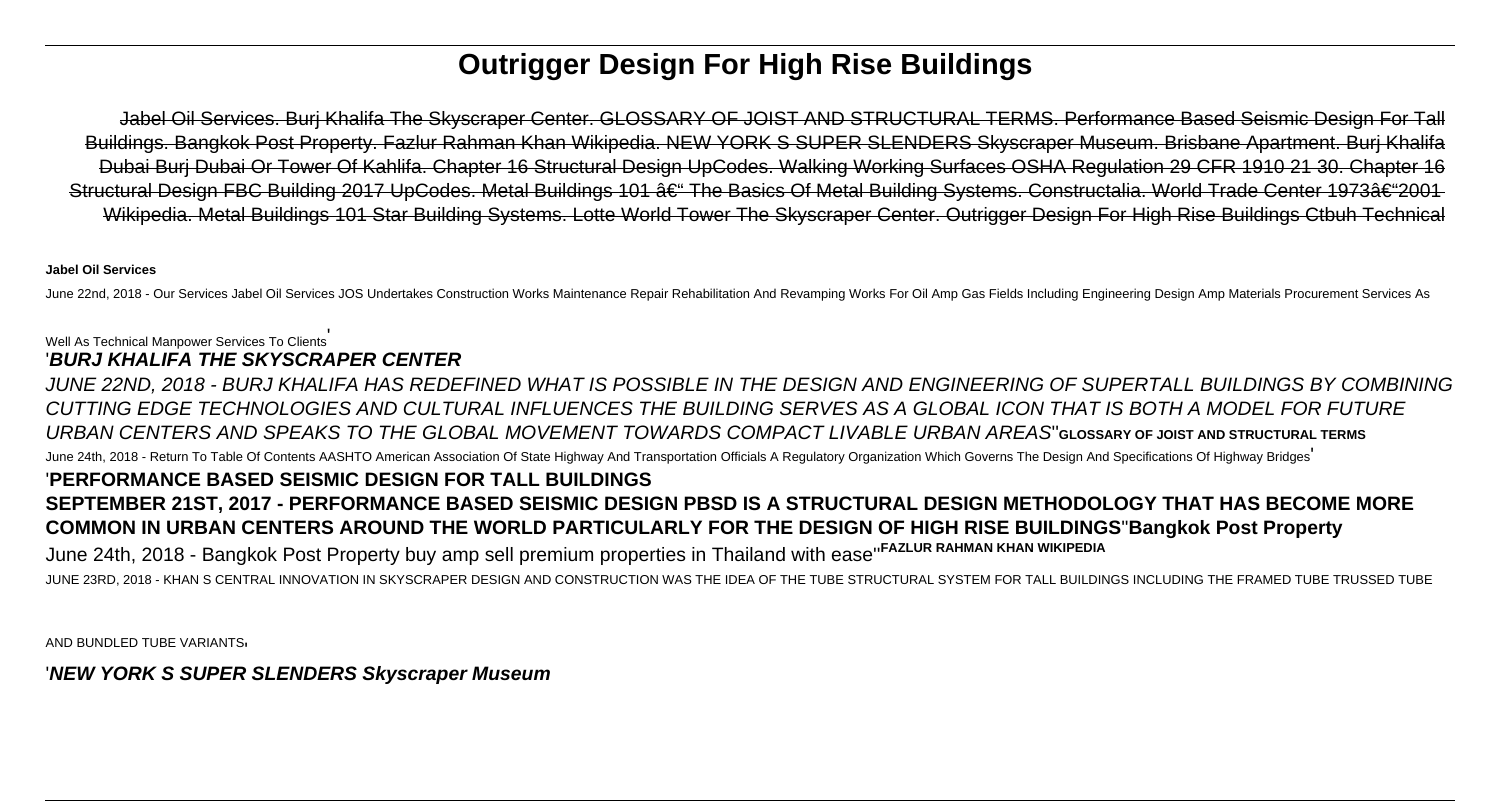June 24th, 2018 - The Skyscraper Museum is devoted to the study of high rise building past present and future The Museum explores tall buildings as objects of design products of technology sites of construction investments in real estate and places of work and residence'

#### '**Brisbane Apartment**

June 21st, 2018 - The inner city housing market is in the grip of an apartment glut thanks to a a€œrecord booma in high density dwelling construction according to economic forecaster BIS Oxford Economics'

## '**Burj Khalifa Dubai Burj Dubai or Tower of Kahlifa**

**June 23rd, 2018 - Built Around The Burj Downtown Burj Dubai Is A Mixed Development Including 30 000 Homes Nine Hotels 2 4 Hectares Of Parkland 19 Residential Towers And The 12 hectare Burj Dubai Lake**''**CHAPTER 16 STRUCTURAL DESIGN UPCODES JUNE 24TH, 2018 - UPCODES OFFERS A CONSOLIDATED RESOURCE OF CONSTRUCTION AND BUILDING CODE GROUPED BY JURISDICTION**''**walking working surfaces osha regulation 29 cfr 1910 21 30**

june 22nd, 2018 - 1910 24 a "application of requirements ― this section contains specifications for the safe design and construction of fixed general industrial stairs

# '**Chapter 16 Structural Design FBC Building 2017 UpCodes**

June 13th, 2018 - UpCodes offers a consolidated resource of construction and building code grouped by jurisdiction'

## 'Metal Buildings 101 â€" The Basics Of Metal Building Systems

June 24th, 2018 - Learn The Basics Of Metal Building System Construction Whether A Barn Or A Church Building The Same Principles Of Construction Apply'

#### '**constructalia**

june 24th, 2018 - constructalia the reference website for arcelormittal europe steel products and solutions dedicated to the construction market''**world trade center** 1973–2001 wikipedia

june 24th, 2018 - the original world trade center in march 2001 the tower on the left with antenna spire was 1 wtc the tower on the right was 2 wtc all seven buildings of the wtc complex are partially visible refer to map below'

#### '**Metal Buildings 101 Star Building Systems**

June 24th, 2018 - Star Building Systems © 2012 Star Building Systems Metal Buildings 101 Star describe buildings as Width X Length X Eave Height The width is the distance along the endwall gabled or